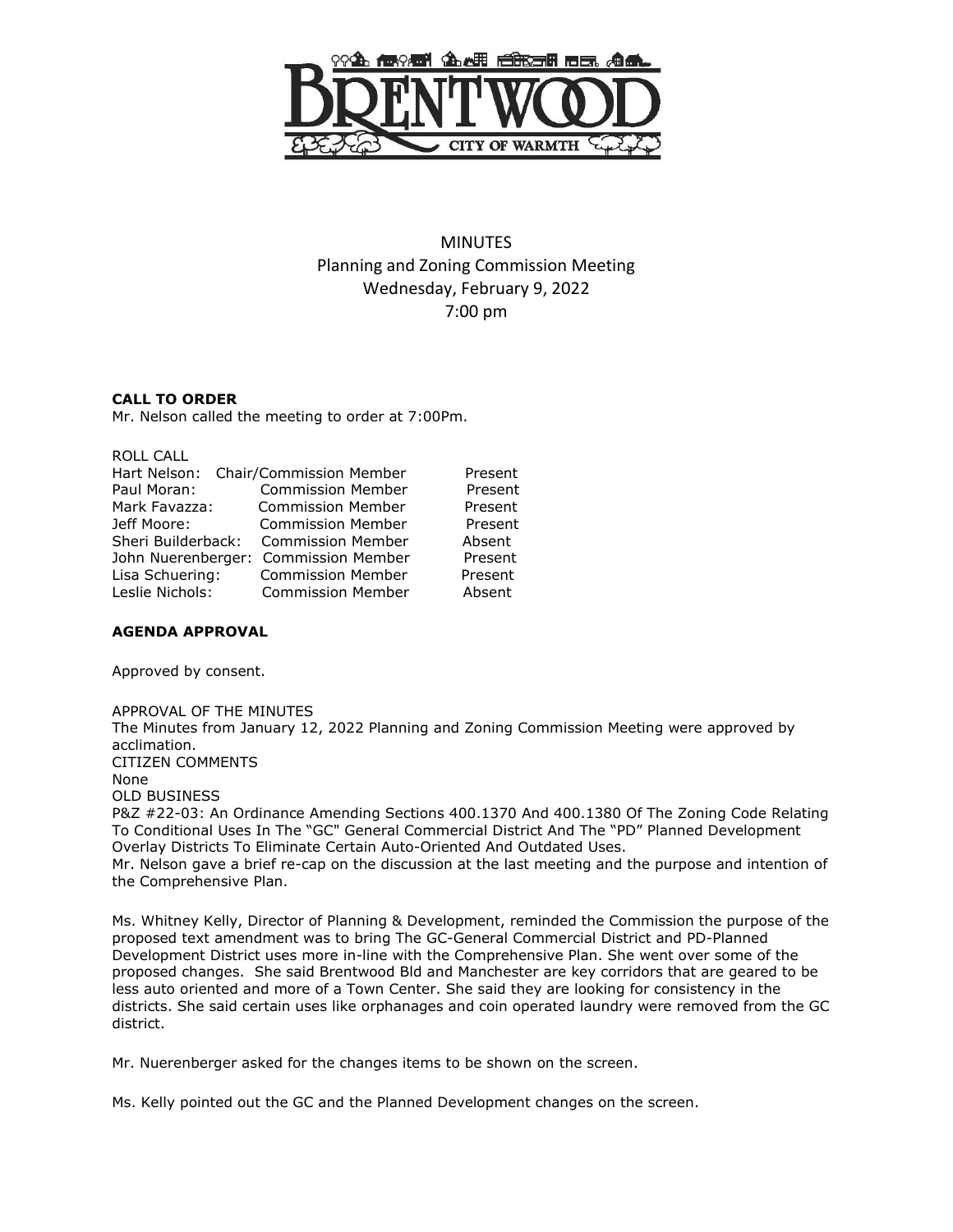Mr. Nelson said an email had been received going against the amendment. He reiterated that the amendment was not designed to limit existing businesses but to lead the city in the direction of the Comprehensive Plan.

Ms. Kelly went over what the text amendment would not allow for existing business should they want to expand. Repair or remodel is limited under the non-conformities section and limited to 50% of the fair market value.

Mr. Nelson asked what the process would be should they apply to increase.

Ms. Kelly said they could ask for a text amendment was an option to increase on the current property.

Mr. Nelson asked for the definition of "increase in intensity"

Ms. Karr said Missouri Courts define an increase in intensity for example as extended hours compared to current hours or adding in a carwash where there was previously not one.

Mr. Nelson asked about the gap period. Ms. Kelly said after 1 year of non-use the allowed non-conforming use would expire.

Ms. Lynn Wallis, owner of On the Run, said she said she was before the commission previously and would be happy to answer any questions. She said the inability to expand is prohibitive. She said their company history shows they go in and refresh facilities based on customer needs. She said they currently have fuel and a convenience store. She said they are moving in the direction for EV charging. She said their business is "essential". She said she appreciates the Comprehensive Plan and the town square feeling but she doesn't think it will work in this area. She said that the industry is being targeted. She said the text amendment would make her site inferior and unable to meet the consumer's needs. She said she can't invest in a facility that can't move towards the future.

Mr. Nelson asked if Ms. Wallis had a timeframe.

Ms. Wallis said the lengthiest part of the project was municipal approval. She said from start to finish a year.

Mr. Nelson said they are limited in what residents can do to improve their home.

Mr. Nuerenberger asked if Brentwood Blvd was Planned Development.

Ms. Kelly said the point of the Comprehensive Plan is to reflect the wants and needs of the city and the community.

Mr. Jay Howe, lifelong resident, said he was standing in for his brother Larry in regards to their property at 2229 S. Brentwood. He said part of their property was occupied by Enterprise. He said he wanted to talk about unintended consequences. He said he was concerned about raising flags to the Enterprise corporation and risking their departure. He said he agreed with Ms. Wallis that the proposed text amendment sends a unwelcome messages to current businesses.

Mr. Nelson reminded Mr. Howe that Enterprise could stay in the city as a pre-existing business. Mr. Nelson asked Mr. Howe why they might leave Brentwood.

Mr. Howe said Enterprise like many other businesses had many hardships with the pandemic. He said he did not know if they would leave or not but it was a concern. He asked if there were any automotive uses allowed at all in any of the district. He asked in there were any exceptions allowed in the text amendment for other businesses.

Ms. Kelly said there were not.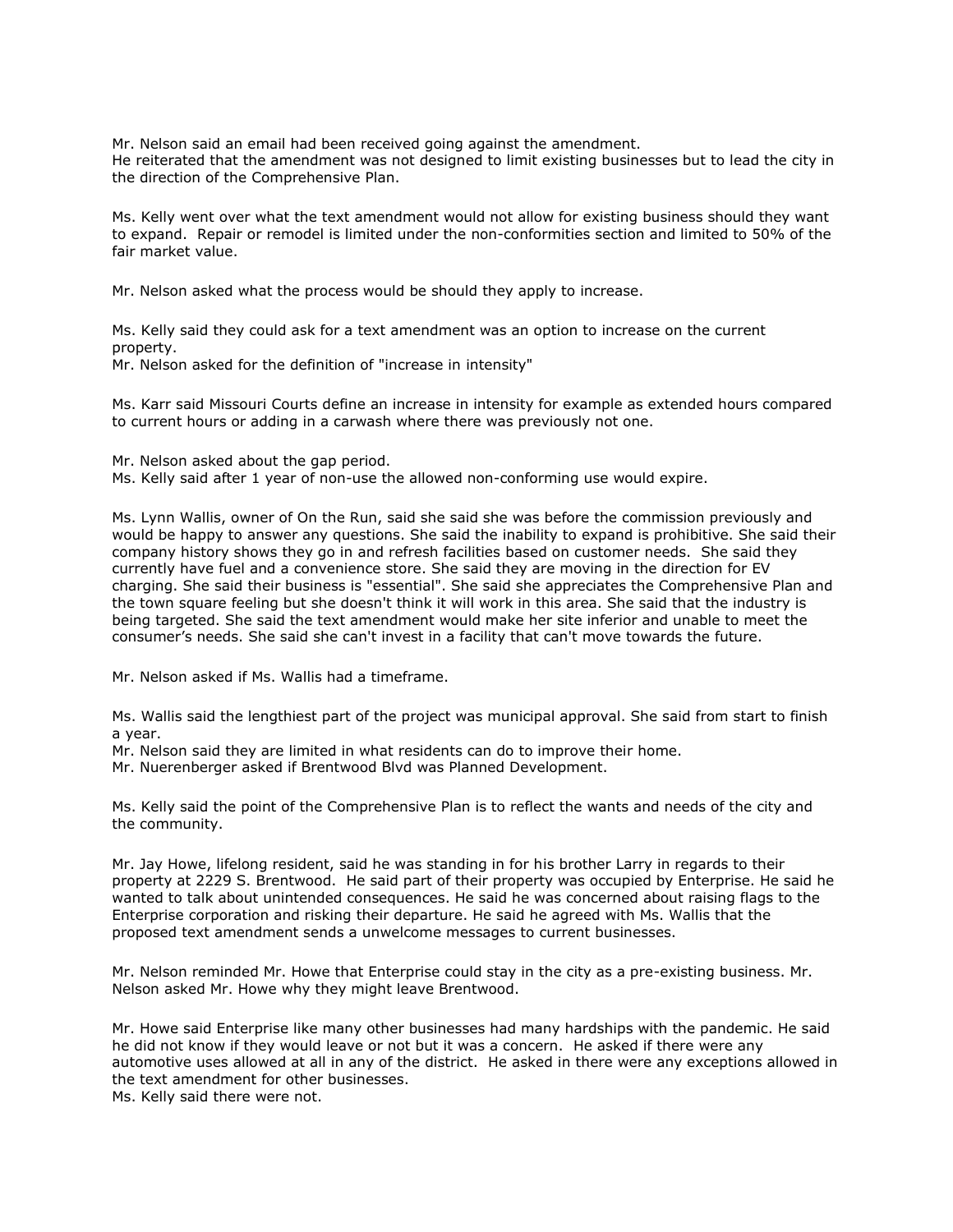Mr. Marcus Faulker said he lives near the gas station. He said he uses the On the Run all the time. He said the appreciates the business. He said he understands the Comprehensive Plan as well. He said he has a young daughter he likes to walk with and they do not go near Brentwood Boulevard. He said from a residential point of view moving towards the comprehensive plan is desired. He spoke to the expansion they have in mind and he thinks it would change the look and feel of their neighborhood.

Ms. Michelle Kraus, resident, said she uses the Mobil all the time, but it is already crippling and an expansion would be even more so. She said limiting the expansions would be better for the residents who are tucked back in those neighborhoods.

Ms. Kate Walker, resident, said she is concerned about an expansion as well. She said traffic is already bad. She said there are some homes that are owned by Mobil on the Run that seem neglected. She said they do want more of a walkable town feel. She wants to feel like her kids are safe walking around.

Ms. Lynn Goode, said the Mobil is talking about building a much larger facility. She said there could be potentially 2 auto oriented business around Brentwood Place. She said they are blocked in. She said she has lived there 44 years. She said with the expansion of the convenience store it has gotten noisier, there are fumes, and there is more trash. She said an expansion would bring more of that.

Mr. Nuerenberger asked if Mobil is looking to expand into residential properties.

Mr. Nelson said properties along Brentwood Boulevard are zoned PD.

Mr. Moran made a motion to approve as discussed at the previous meeting and this meeting, Mr. Nuerenberger seconded.

| Mark Favazza:                        | <b>Commission Member</b> | Yes |
|--------------------------------------|--------------------------|-----|
| John Nuerenberger: Commission Member |                          | Yes |
| Lisa Schuering:                      | <b>Commission Member</b> | Yes |
| Paul Moran:                          | <b>Commission Member</b> | Yes |
| Jeff Moore:                          | <b>Commission Member</b> | Nο  |

Hart Nelson: Chair/Commission Member did not vote.

This item will go before the Board of Alderman at the February 22nd meeting.

#### NEW BUSINESS

A. P&Z #22-004: Text Amendment amending Section 400.1380.C Conditional Uses and E.1. Use regulations in the "PD" Planned Development Overlay District regarding Multi-Family Developments

Mr. Mike Doster introduced himself and the project he was proposing. He said after discussions with staff this was the direction they thought they should go. He said they would like a conditional use for an apartment building with an elevator with a Planet Fitness.

Mr. David Masson, architect, said the footprint is fairly established but it is still a work in progress. He said there would be a garage and Planet Fitness below the apartment. He said there would be a courtyard. He said the building would be large and would be higher than the Metro-link. He said they think it is a great location and would have very little impact on neighbors.

Mr. Nelson asked if the parking would be single level.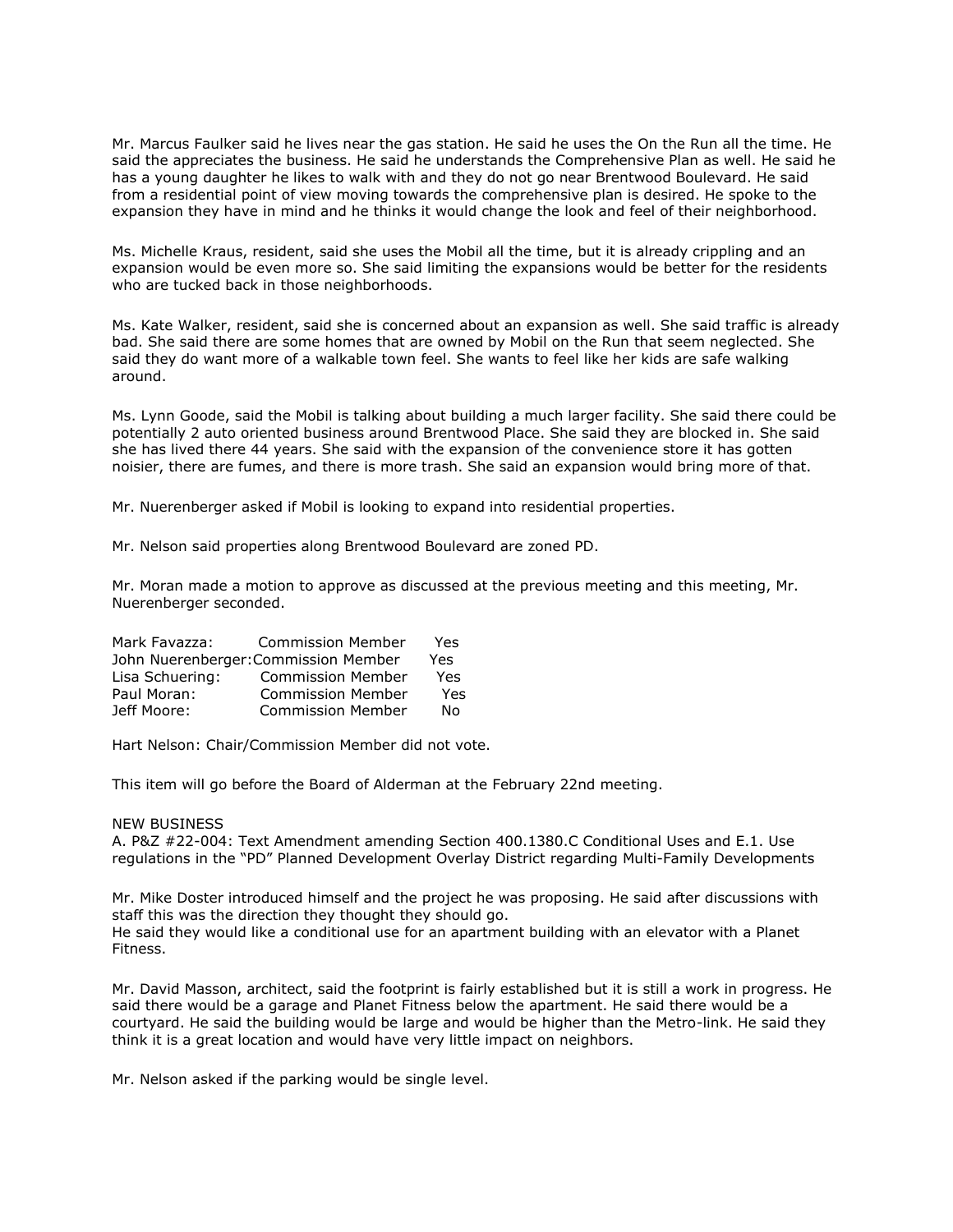Mr. David Masson said there would be 4 levels of parking.

Ms. Kelly spoke to the application and why the text amendment was needed. She said this would allow for the Planning & Zoning Commission to review this project and future projects. She .......

Mr. Nelson asked how much of an increase would this be.

Ms. Kelly said it would be 72 units.

Mr. Nelson asked how it would compare to hotels.

Ms. Kelly broke down the numbers and Mr. Nelson recognized that a hotel would be much larger.

Mr. Moore asked how this compared to the Hanley Station project.

No one knew off the top of their head.

Mr. Nuerenberger said this would be a better use for that area and with the direction of the Comprehensive Plan

Ms. Kelly said the current code has limitations to density and that is why they are requesting a text amendment.

Ms. Schuering asked that since this text amendment is tied to a proposed development were other properties and developments notified.

Mr. Favazz asked if there would be any negative impact with the text amendment. Ms. Kelly said the requirement to get a conditional use permit would allow the commission to review applications.

Ms. Karr said the issue is whether you want projects like this in the PD district to not be limited by the current density limitations.

Mr. Moran made a motion to approve as discussed, Ms. Schuering seconded.

Lisa Schering Yes Mark Favazza Yes John Nuerenberger Yes Jeff Moore Yes Paul Moran Yes

Ms. Kelly said the item would move to the March 9th Board Of Alderman meeting.

Mr. Hart presented Mr. Nuerenberger with a plaque for his service of over 20 years.

### ALDERMANIC REPORT

Mr. Mayor Dimmitt gave a report on the Brentwood Bound Project and the Brentwood Park. He said they are putting in a sidewalk and pedestrian crosswalk that will be controlled by traffic lights connecting 2 parks. He said the Brentwood Park would have a large playscape with 5 unique play features. He said the GRG trail would be completed in the next 2 years.